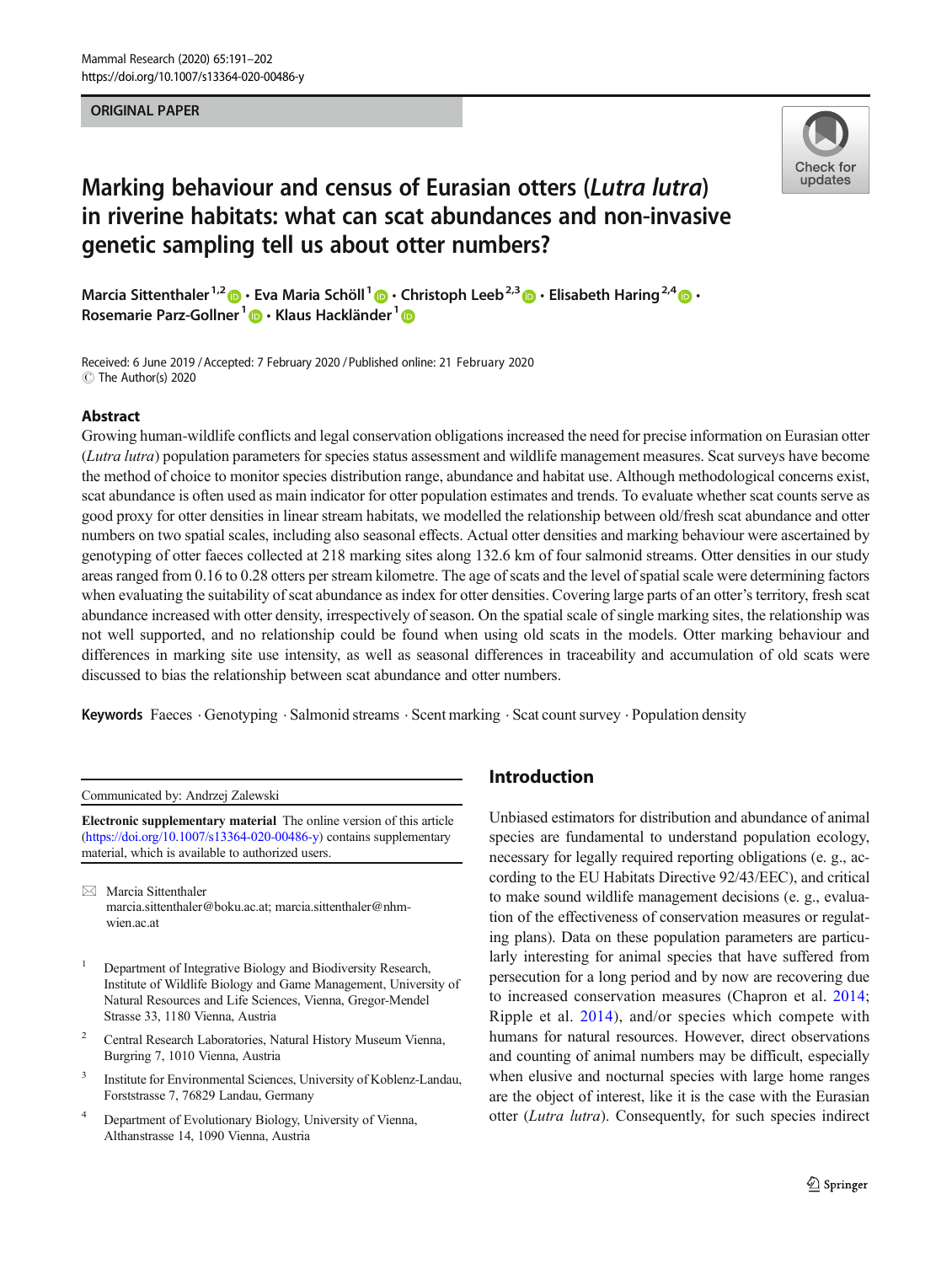field census methods (e. g., counting tracks, faeces, latrines, territory marking sites, feeding traces and active dens) have been developed to estimate their distribution and their relative and absolute abundance (Wilson and Delahay [2001\)](#page-11-0).

After the severe decline in the mid twentieth century observed in many European countries, otter populations have started to recover due to species protection and habitat conservation measures (Mason and MacDonald [1986](#page-11-0); Roos et al. [2015\)](#page-11-0). The population recovery has led to a revival of conflicts between the feeding needs of this fish-eating mustelid, commercial fisheries and anglers, and nature conservation proponents (Klenke et al. [2013\)](#page-10-0). These human-wildlife conflicts and the conservation status of otters (Annex II and IVof the EU Habitats Directive) increased the need for accurate methods to get detailed knowledge on otter population parameters and status assessment. Otters are secretive, mostly nocturnal living animals, but deposit scats (so-called otter spraints) at conspicuous sites along the watercourse (Reuther et al. [2000](#page-11-0); Kruuk [2006\)](#page-10-0). Hence, scat count surveys have become a commonly used monitoring approach to ascertain otter distribution range (Reuther et al. [2000](#page-11-0)), habitat selection (Mason and MacDonald [1987](#page-11-0); Ottino and Giller [2004](#page-11-0); Romanowski et al. [2013\)](#page-11-0), activity (Guter et al. [2008](#page-10-0); Day et al. [2016;](#page-10-0) Rivera et al. [2019](#page-11-0)) and relative abundance (Jefferies [1986;](#page-10-0) Mason and Macdonald [1987](#page-11-0); Strachan and Jefferies [1996](#page-11-0)). While scat surveys are an approved method to assess otter distribution (the so-called standard survey method according to Reuther et al. [2000](#page-11-0)), doubts and criticism have been raised on the validity and accuracy of this technique for conservation assessments (Reid et al. [2013](#page-11-0)) and to assess population density, as well as habitat utilisation (Kruuk et al. [1986;](#page-10-0) Kruuk and Conroy [1987\)](#page-10-0). The concerns were mainly based on presumed individual differences in otter marking behaviour (Hutchings and White [2000](#page-10-0); Kruuk [2006](#page-10-0)) as well as on seasonal and spatial differences in deposition and traceability of otter scats (Kruuk et al. [1986](#page-10-0); Reuther et al. [2000\)](#page-11-0). Although this methodological debate has never been solved and a standardised method how to extrapolate from scat abundances to otter densities is still missing, scat abundance is often used as a main indicator for otter population estimates and population trends (e. g., in national reports according to the Article 17 of the EU Habitats Directive). Hence, it is overdue to evaluate this methodological issue in estimating otter abundance or density.

During the last two decades, molecular genetic methods to identify individuals from non-invasively collected samples, gained increasing importance to study animal distribution, population sizes, as well as sex ratio, genetic variability and relatedness between individuals (Wilson and Delahay [2001](#page-11-0); Schwartz et al. [2007;](#page-11-0) Marucco et al. [2011](#page-11-0)). Although noninvasive genetic monitoring has already become cheaper and less time consuming, it is still expensive compared to scat count surveys, and consequently, hardly applicable over extensive areas. Thus, if accurate estimates of absolute abundance (e. g., Kalz et al. [2006;](#page-10-0) Lampa et al. [2015b](#page-10-0); Sittenthaler et al. [2015;](#page-11-0) Martin et al. [2017](#page-10-0)) are not feasible, scat count surveys will be the preferable method to assess population trends. However, for the use of scat counts as an index of animal abundance (at least for relative abundance), an indispensable prerequisite would be a strong relationship between abundances of scats and animals.

Kofler et al. [\(2018\)](#page-10-0) modelled the relationship between scat abundance and otter numbers/densities in different otter habitats before estimating otter population size based on scat count surveys. Their models revealed a strong relationship between scat abundance and otter density in an area as well as between scat abundance and otter numbers at single marking sites. Other studies on different otter species (Lutra lutra: Ruiz-Olmo et al. [2001;](#page-11-0) Lanszki et al. [2008;](#page-10-0) Yoxon and Yoxon [2014;](#page-11-0) Lampa et al. [2015b,](#page-10-0) Lontra canadensis: Gallant et al. [2007](#page-10-0); Mowry et al. [2011,](#page-11-0) and Lontra felina: Biffi and Williams [2017](#page-10-0)) used simple correlations between otter densities and scat abundance or marking sites to evaluate whether scat count surveys are a reliable tool for density assessment. Yet, those studies yielded conflicting results, which in some cases may be due to methodological issues and small sample sizes. Furthermore, knowledge on actual otter numbers in a study area would have been required, an information which is difficult to get.

To further expand our knowledge on upper reaches of streams in this study, we tested whether counting of scats (old and fresh) serves as a good proxy for otter densities in these habitats. We ascertained actual otter numbers by genotyping of otter scats collected at marking sites along the riverbanks of four salmonid streams. This data on actual otter densities and spatio-temporal distribution of individuals was used to investigate (1) if the number of otter individuals along a stream reflects scat abundance and how this relationship varies with season, age of the scats and spatial scale; and (2) how individual and/or sex-specific marking behaviour (individual scat deposition rates and frequencies of marking site use) is related to scat abundance. Outcomes of the study contribute to the improvement of survey techniques to monitor otter population trends.

### Material & Methods

#### Study areas

Otter scat collection took place at four salmonid streams of the upper Danube basin in northern and eastern parts of Austria (Province of Lower Austria): River Feistritz (F), River Ois (O), River Piesting (P) and River Ysper (Y) (Table [1\)](#page-2-0). The study sites covered the most upper reaches of the streams including the main tributaries, which provided suitable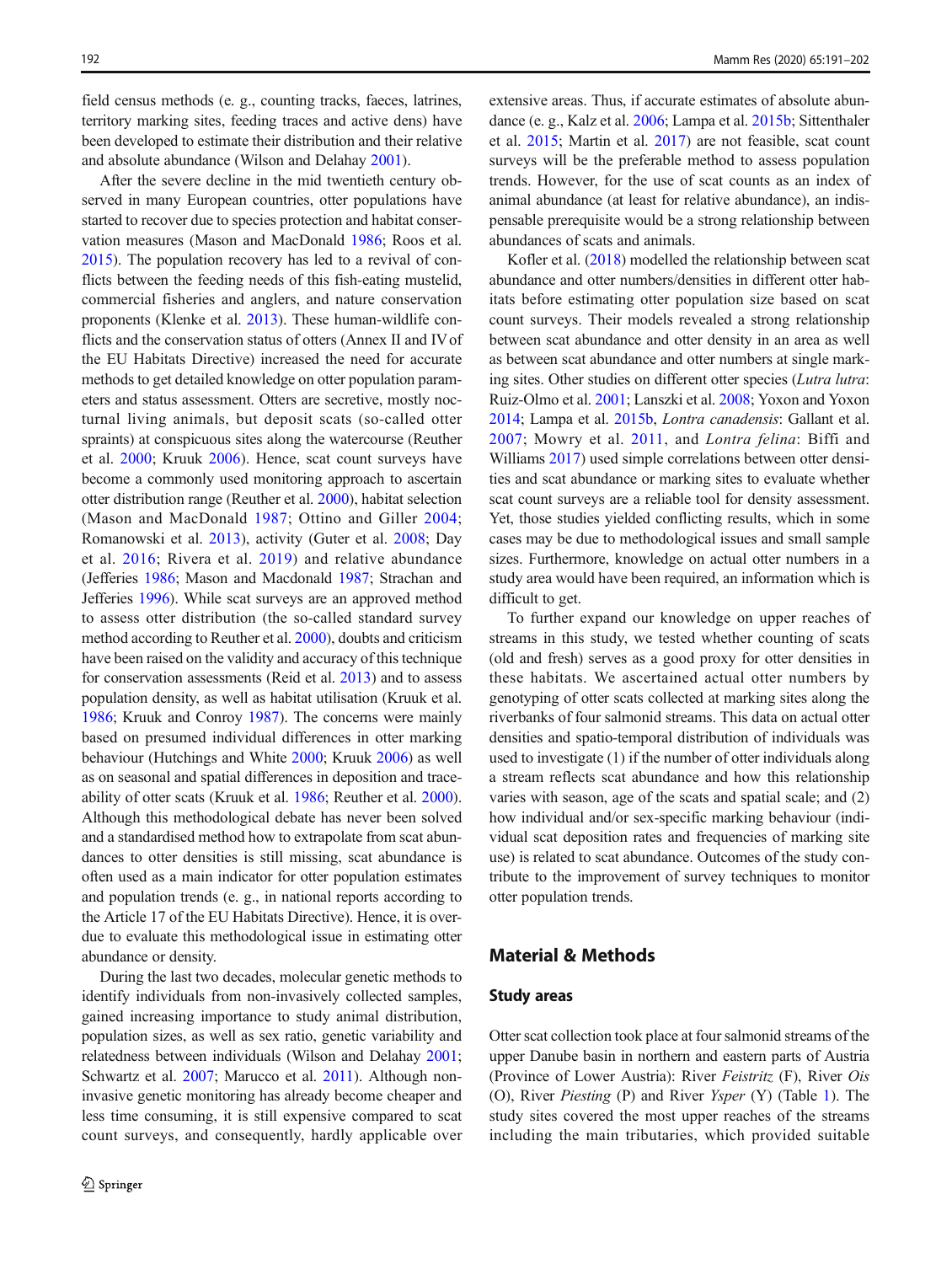Table 1

Study site characteristics, number of otter scat samples collected and successfully genotyped between 2014 and 2015, and number of otter individuals in four salmonid streams (F – Feistritz, O

<span id="page-2-0"></span>

|         |      |                              | <b>Table 1</b> Study site characteristics, number of otter scat samples collected and successfully genotyped between 2014 and 2015, and number of otter individuals in four salmonid streams (F- <i>Feistritz</i> , O-<br>Ois, $P - P$ iesting and $Y - Ysper$ ) in Austria detected via non-invasive genetic monitoring methods |              |       |      |      |                      |                        |
|---------|------|------------------------------|----------------------------------------------------------------------------------------------------------------------------------------------------------------------------------------------------------------------------------------------------------------------------------------------------------------------------------|--------------|-------|------|------|----------------------|------------------------|
|         |      |                              | Study site Stream length [km] Start point [°N, °E] End point [°N, °E] Stream width [m] Mean discharge Marking sites Scats day 1 Scats day 2+3 Successfully Number of                                                                                                                                                             | $MQ [m^3/s]$ |       |      |      | genotyped<br>samples | individuals identified |
|         | 37.7 | 47.58602, 15.86474 47.58689, | 16.10007 4-7                                                                                                                                                                                                                                                                                                                     |              | 54    | 434  |      | $\frac{6}{10}$       |                        |
|         | 33.9 |                              | 17.77278, 15.14875 47.85732, 15.02441 7-20                                                                                                                                                                                                                                                                                       | 4.5          | 35    | 255  |      |                      |                        |
|         | 32.2 |                              | 47.80497, 15.81149 47.87823, 15.90626 4-9                                                                                                                                                                                                                                                                                        |              | $\Im$ | 528  | 358  | 216                  |                        |
|         | 28.8 | 48.37679, 15.04382 48.19599, | $15.00254$ 3-7                                                                                                                                                                                                                                                                                                                   | 0.6          | 69    | 655  | 327  | 173                  |                        |
| Overall |      |                              |                                                                                                                                                                                                                                                                                                                                  |              |       | 1872 | 1039 | 592                  | 45                     |
|         |      |                              |                                                                                                                                                                                                                                                                                                                                  |              |       |      |      |                      |                        |
|         |      |                              |                                                                                                                                                                                                                                                                                                                                  |              |       |      |      |                      |                        |

habitats for otters. According to the longitudinal zonation of running waters (Illies [1961\)](#page-10-0) and the ichthyological classification, all study sites belong to the epi- and metarhithral with salmonid species (Salmo trutta, Oncorhynchus mykiss, Thymallus thymallus) and bullhead (Cottus gobio) dominating the fish fauna.

For decades, otter populations had been close to extinction in Austria, but in the early 1990s, population recovery has started (reviewed by Jahrl [1999;](#page-10-0) Kranz et al. [2001;](#page-10-0) Sackl and Bauer [2001\)](#page-11-0). Based on extensive mapping of otter signs in the years 2008 and 2018 in a region including our study areas (Kranz and Poledník [2009](#page-10-0); Kofler et al. [2018\)](#page-10-0), we assumed a stable, resident otter population for the time of our study in the study areas.

# Faecal sample collection

Initially, we searched for typical otter marking sites along the watercourse, which were often located on sand banks, rocks, banks under bridges, otter trails and at tributary outfalls (Reuther et al. [2000](#page-11-0); Kruuk [2006\)](#page-10-0). Between July 2014 and July 2015, these marking sites were checked on a bimonthly basis for three consecutive days for otter scats, resulting in six collection periods per study site. On the first day of every collection period, we counted and removed old scats from each marking site and controlled every site repeatedly on the consecutive days to ensure a collection of fresh otter spraints deposited within the last 24 h. As the age of the scat has already been identified as a crucial factor for DNA degradation and consequently genotyping success (Nsubuga et al. [2004;](#page-11-0) Hájková et al. [2006;](#page-10-0) Lampa et al. [2008\)](#page-10-0), only these fresh scats were used for genotyping. Faecal samples were stored in a sample buffer (for details see Sittenthaler et al. [2015\)](#page-11-0) until DNA extraction. According to the collection date, samples were assigned to meteorological seasons: spring (March –May) with six collection periods, summer (June – August) with seven collection periods, autumn (September– November) with five collection periods and winter (December–February) with six collection periods.

#### Microsatellite genotyping and sex identification

DNA extraction was carried out subsequently after every collection period, using the QIAamp DNA Stool Mini Kit (Qiagen, Germany) following the manufacturer 's protocol and an elution of DNA with 100 μl of AE Buffer. For identification of otter individuals faecal samples were genotyped at 11 (di- and tetranucleotide) microsatellite loci (Dallas and Piertney [1998\)](#page-10-0): Lut435, Lut457, Lut615, Lut701, Lut717, Lut833 (multiplex set 1) and Lut453, Lut604, Lut715, Lut733, Lut832 (multiplex set 2), using an established protocol and PCR conditions (Sittenthaler et al. [2015](#page-11-0)). Fragment length analysis was performed on an ABI PRISM® 3130xl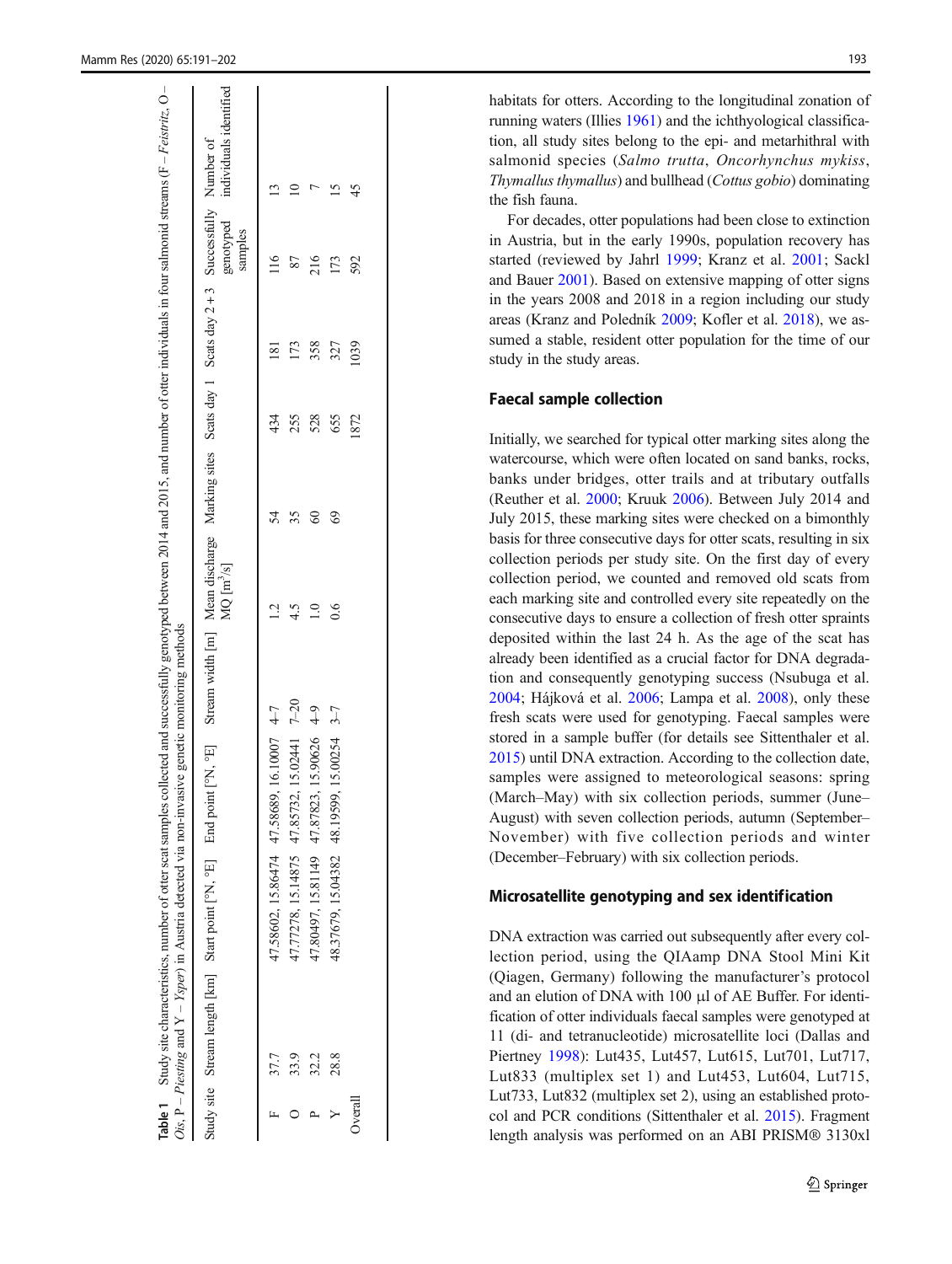Sequence Analyzer (Applied Biosystems, USA). Alleles were analysed using automatic allele recognition and manually reviewed with GENEMAPPER 5.0 software (Applied Biosystems, USA).

Initially, all samples were amplified in independent quadruplicates for the first multiplex set to identify samples which failed to amplify in all of the six loci. These samples were considered as poor-quality samples and were excluded from further genotyping analyses. Subsequently, remaining samples were analysed with multiplex set 2, and up to 8 additional PCR reactions for both sets were performed to determine a sample's consensus genotype (referring to the multiple tubes approach by Taberlet et al. [1996\)](#page-11-0). A heterozygote genotype was accepted when each of both alleles was recorded at least twice and a homozygote genotype after at least three independent replications of a single allele. Samples that did not amplify at least at 10 loci were discarded. Sex identification was also performed in independent quadruplicates using an established protocol (Sittenthaler et al. [2015](#page-11-0)). Meeting the standards of working with non-invasive DNA samples, controls without template DNA were included throughout the extraction procedure and PCR amplifications to check for possible contaminations. Further, pre- and post-PCR pipetting was carried out in different laboratory rooms.

#### Individual identification and relatedness

To quantify the power of our microsatellite markers to differentiate between individuals, we calculated the probability of identity  $(P_{ID})$  and the probability of identity for siblings  $(P<sub>IDsibs</sub>)$ , which is a more conservative upper bound for the probability that two distinct individuals share the same genotype (Taberlet and Luikart [1999;](#page-11-0) Waits et al. [2001](#page-11-0)). For the computation of  $P_{ID}$  and  $P_{IDsibs}$ , as well as for checking matching pairs of genotyped samples and their assignment to otter individuals, we used the software GenAlEx 6.5 (Peakall and Smouse [2006](#page-11-0), [2012](#page-11-0)). Due to an intensive sampling, consequently high recapture rates, and a conservative genotyping process, we aimed to minimise the risk of genotyping errors (especially ghost individuals due to allelic dropout; see Lampa et al. [2015a\)](#page-10-0) in our data set. To further prevent the presence of ghost individuals in the data set, we reviewed the number and type (homozygous or heterozygous) of mismatching loci of each pair of individuals, especially for individuals recorded only one time. Although we had a dense network of repeatedly visited marking points within each study area (minimum of one marking site per stream kilometre) and achieved a high genotyping success rate, we could not assume that the number of unique genotypes corresponded to the actual number of otters in the areas. Hence, we estimated the number of otters in our study sites per collection period using the R-package capwire (Miller et al. [2005](#page-11-0); Pennell et al. [2013](#page-11-0)), which applies a Likelihood

ratio test to compare the goodness-of-fit of two computed models (equal capture model, two innate rate model). To further analyse the risk of systematically missing otter individuals due to seasonal differences in genotyping success rates, we conducted an ANOVA.

To identify possible siblings and parent-offspring relationships, we calculated the pairwise relatedness between individual otters using the software ML-RELATE (Kalinowski et al. [2006\)](#page-10-0). Further, we tested possible parent-offspring combinations by the complete exclusion method based on Mendelian rules of inheritance (Jones et al. [2010](#page-10-0)) and verified relationship credibility by comparing temporal and spatial distribution of individual detections (see Sittenthaler et al. [2015](#page-11-0)).

Based on the number of recaptures per individual, spatiotemporal distribution, sex and relatedness between individuals, we classified individuals into following groups: (i) residents, (ii) offspring still accompanying the mother, and (iii) transient individuals.

# Modelling the relationship between scat abundance and otter densities

To investigate the relationship between scat and otter abundance, we set up six different models. For the analyses we used two different levels of spatial scale: stream (model 1, 2, 3 and 4) and marking site (model 5 and 6) for a higher spatial resolution. Taking into account that otter scats were repeatedly collected at marking sites and streams throughout the whole study period, we applied Generalized Linear Mixed Models (GLMMs).

In our first two models (model 1 and 2), we fitted a GLMM with a Gamma distribution using a log link function with the number of old otter scats (for each study area and collection period: scats collected on the first day of a collection period per stream length divided by the number of marking sites per study area,  $N = 24$ ) as a function of *otter density* (model 1: number of otters recorded within a collection period divided by stream length; model 2: capwire population estimate divided by stream length). We used season as a second fixed covariate and included an interaction between both fixed-effect variables. Stream was included as a random variable.

In our third and fourth model (model 3 and 4), we also used a GLMM with a Gamma distribution using a log link function and set the number of fresh otter scats (for each study area and collection period: sum of scats collected on the second and third day of a collection period per stream length and divided by the number of marking sites,  $N = 24$ ) as response variable. All other fixed and random covariates and interaction terms stayed the same as in the first two models, whereas in model 3 for otter density we used again the number of otters recorded by genotyping and in model 4 for otter density we used the capwire population estimate.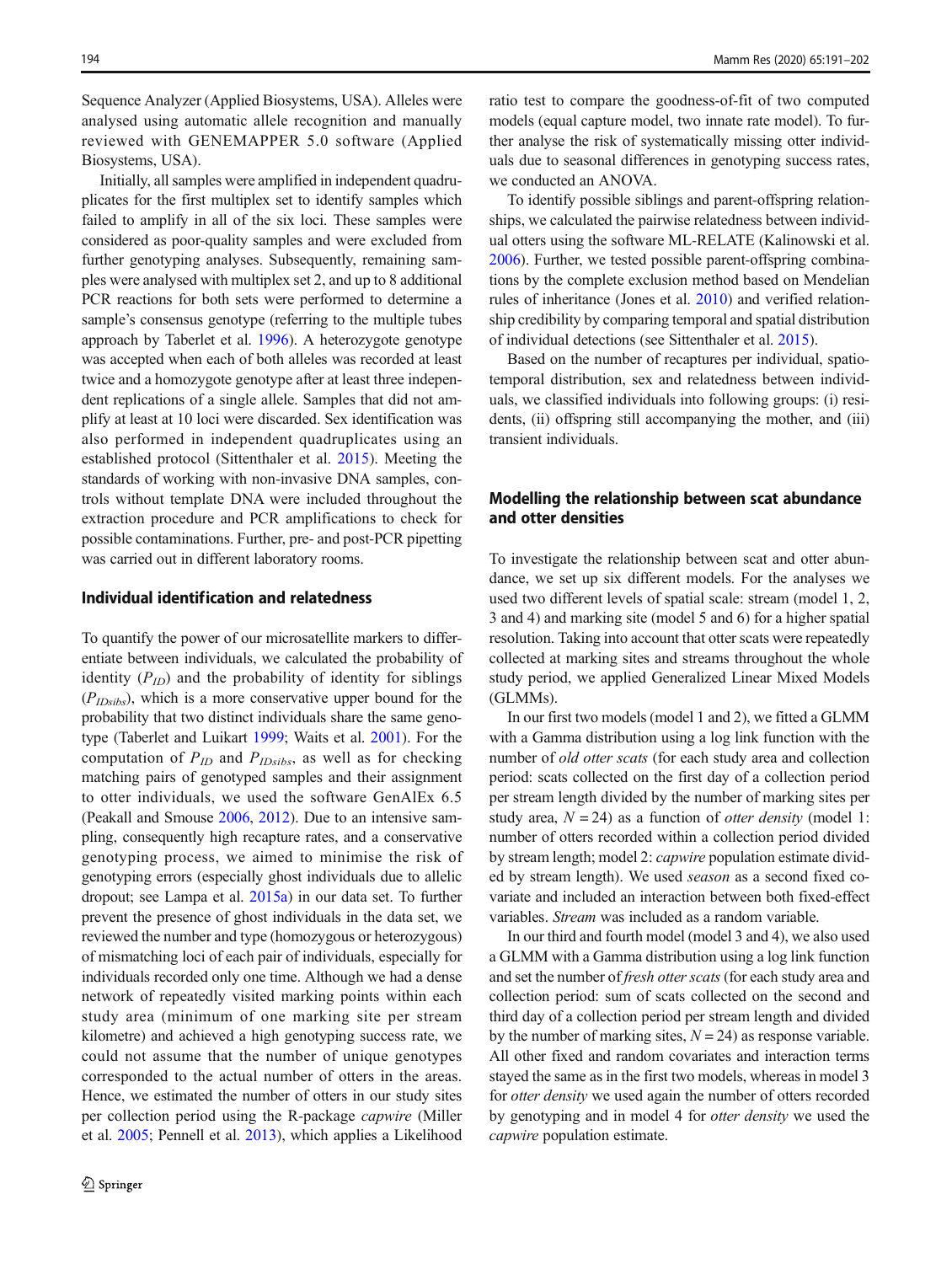<span id="page-4-0"></span>In our fifth and sixth model (models 5 and 6), we applied our data to a smaller spatial scale than in the first two models, where we counted scats and otters on stream level. Here, we modelled the absolute number of fresh scats on each positive marking site within a collection period as a function of covariates and fitted a Poisson GLMM with a log link function. Fixed covariates were the absolute number of otters detected at the specific marking site within a collection period, and season, and the interaction of the two covariates. To incorporate the dependency among repeated observations at marking sites grouped within streams, we included a nested random effect design (marking sites nested within streams). Due to a common genotyping success rate of otter scat samples of about 50% (e. g., Hájková et al. [2009;](#page-10-0) Vergara et al. [2014](#page-11-0); Sittenthaler et al. [2015\)](#page-11-0), and the associated risk of false zeros or underestimation of otter individuals in the data, we included only marking sites with a genotyping success rate of 100%,  $N = 162$  (model 5) and  $\geq 50\%$ ,  $N = 275$  (model 6).

Before fitting models, data exploration was carried out following a standard protocol (Zuur et al. [2010](#page-11-0)). The R-package lme4 (Bates et al. [2015](#page-10-0)) was used to generate a global model for each response variable including all parameters. To identify the most important variables, we applied a multimodel inference approach (Burnham and Anderson [2002](#page-10-0); Burnham et al. [2011](#page-10-0)) using the R-package MuMIn (Bartón [2018](#page-9-0)). For a set of models representing all possible combinations of variables, we calculated the Akaike Information Criterion with a correction for small sample sizes  $(AIC<sub>c</sub>)$  (Hurvich and Tsai [1989\)](#page-10-0), and finally selected those models with a  $\Delta AIC_c < 7$ (Burnham et al. [2011\)](#page-10-0). Based on this subset of models, we calculated model-averaged coefficients. Conditional averaging was used because AIC<sub>c</sub> weights of best models were relatively high (see Table 2) (Grueber et al. [2011;](#page-10-0) Symonds and

Moussalli [2011\)](#page-11-0). Relative importance values, as well as upper and lower bounds of the 95% confidence intervals (CI), were calculated for each parameter of the final model. Model parameters that did not include zero within their CI were considered as informative (Grueber et al. [2011](#page-10-0)). To describe the amount of variance explained, we calculated marginal and conditional  $R^2$  for GLMMs as suggested by Nakagawa and Schielzeth [\(2013\)](#page-11-0).

All statistical analyses were performed in an R environment (R 3.5.1, R Core Team [2018\)](#page-11-0).

#### Otter marking behaviour

We used Kruskal-Wallis tests with a post-hoc Dunn-Bonferroni test to investigate differences in detection rate and length of detection period (in days) between otter status categories (resident otters, cubs still accompanying their mothers and transient individuals) over the whole study period.

We tested for differences in spraint deposition rate between males and females and pooled the number of successfully genotyped faeces of each individual per night, collection period and over the whole study period. We conducted a Mann-Whitney-U test with a  $p$  value correction according to Bonferroni-Holm to account for multiple testing.

Using a smaller spatial scale (marking site), we grouped data by marking site and analysed, how many different otters used a specific marking site within one night, one collection period and during the whole study period. Further, we analysed how often and how many scats one specific individual deposited at a specific marking site within a single night and again, tested for differences between sexes with a G-Test.

**Table 2** Subsets of generalized linear mixed effect models ( $\triangle AIC_c < 7$ ) explaining the abundance of otter scats at four salmonid streams in Austria based on a multimodel inference approach.  $R^2_{\text{GLMM}(m)}$  =

marginal  $R^2$ ; amount of variance explained by fixed factors;  $R^2_{\text{GLMM}(c)}$  = conditional  $R^2$ ; amount of variance explained by the entire model including random factors

| Model | Response                                                                      | Model subsets                                                                                          | $AIC_c$                          |                      | $\triangle AIC_c$ AIC <sub>c</sub> weight $R^2_{\text{GLMM}(m)}$ |                | $R^2_{\text{GLMM}(c)}$  |
|-------|-------------------------------------------------------------------------------|--------------------------------------------------------------------------------------------------------|----------------------------------|----------------------|------------------------------------------------------------------|----------------|-------------------------|
|       | Number of old scats per stream                                                | $= \beta_0$ + season                                                                                   | $-114.6$                         | 0.00                 | 0.553                                                            | 0.445          | 0.502                   |
|       |                                                                               | $= \beta_0$ + otter density<br>$= \beta_0$ + otter density + season                                    | $-113.0$<br>$-112.0$             | 1.61<br>2.62         | 0.247<br>0.149                                                   | 0.229<br>0.508 | 0.229<br>0.508          |
| 2     | Number of old scats per stream                                                | $= \beta_0$<br>$= \beta_0$ + season                                                                    | $-109.8$<br>$-114.6$             | 4.78<br>0.00         | 0.051<br>0.666                                                   | 0.445          | 0.075<br>0.502          |
|       |                                                                               | $= \beta_0$ + estimated otter density<br>$= \beta_0$ + estimated otter density + season<br>$= \beta_0$ | $-111.8$<br>$-111.0$<br>$-109.8$ | 2.79<br>3.63<br>4.78 | 0.165<br>0.109<br>0.061                                          | 0.192<br>0.472 | 0.192<br>0.493<br>0.075 |
| 3     | Number of fresh scats per stream                                              | $= \beta_0$ + otter density                                                                            | $-148.5$                         | 0.00                 | 0.987                                                            | 0.467          | 0.627                   |
| 4     | Number of fresh scats per stream                                              | $= \beta_0$ + estimated otter density<br>$= \beta_0$                                                   | $-142.2$<br>$-138.2$             | 0.00<br>4.04         | 0.987<br>0.117                                                   | 0.467          | 0.627<br>0.179          |
| 5     | Number of fresh scats per marking<br>site with 100% genotyping success        | $= \beta_0$ + number of otters<br>$= \beta_0$ + number of otters + season                              | 411.6<br>417.8                   | 0.00<br>6.17         | 0.955<br>0.044                                                   | 0.075<br>0.076 | 0.075<br>0.076          |
| 6     | Number of fresh scats per marking<br>site with $\geq 50\%$ genotyping success | $= \beta_0$ + number of otters<br>$= \beta_0$ + number of otters + season                              | 904.7<br>910.3                   | 0.00<br>5.63         | 0.940<br>0.056                                                   | 0.187<br>0.188 | 0.190<br>0.192          |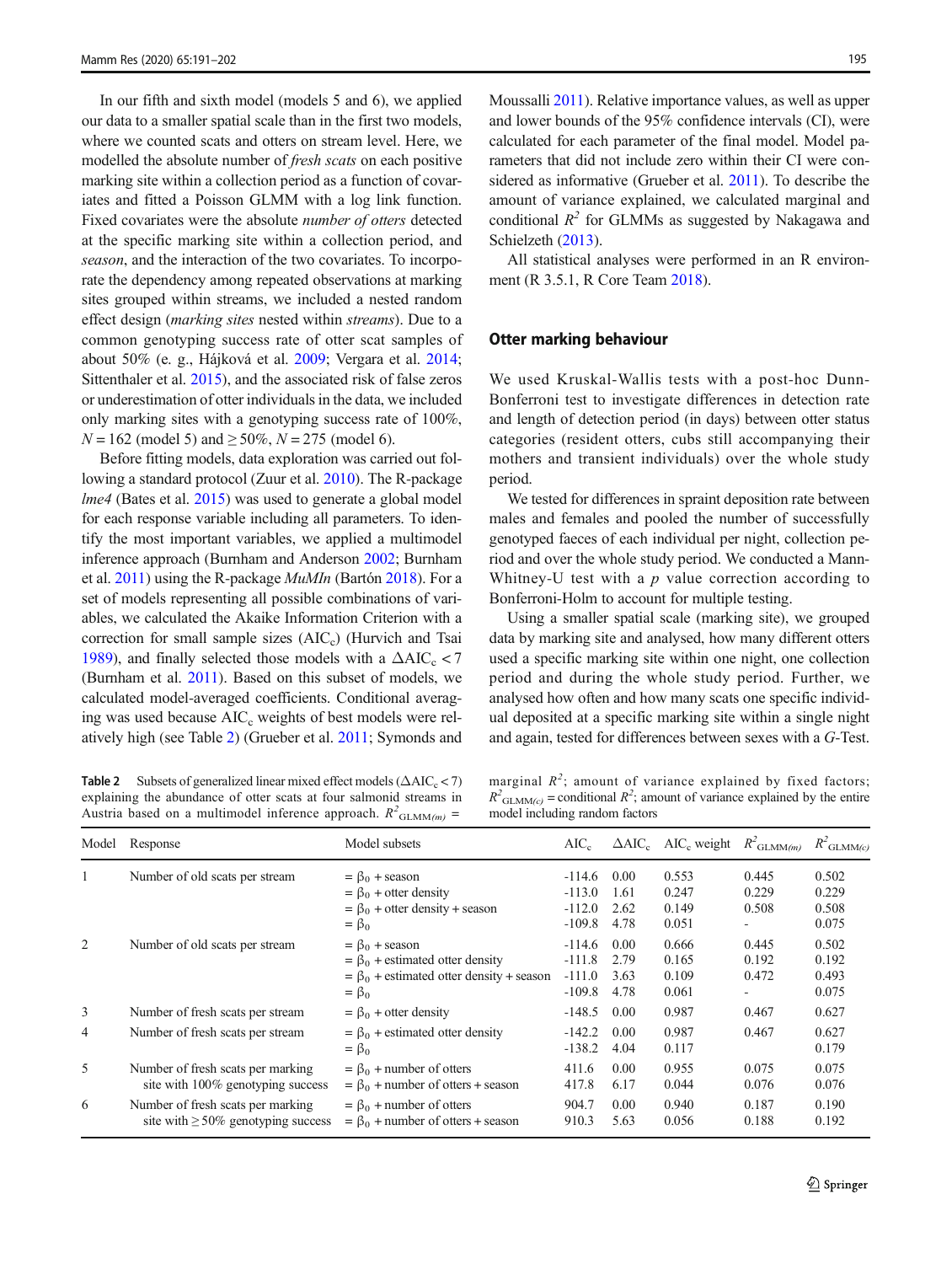#### Results

# Sample quality, individual identification and otter densities

Overall, we collected 1872 old otter scat samples on day 1 of each collection period. Furthermore, for genetic analysis, 1039 fresh scats were collected on days 2 and 3 of each collection period, of which 592 revealed an unambiguous genotype resulting in 45 unique genotypes (Table [1](#page-2-0); for individual detection rates see Table S1 in Online Resource 1). Hence, genotyping success rate per study area ranged between 50 and 64%, leading to an average rate of 57%. There was no difference in genotyping success between seasons (ANOVA,  $F_{(3,20)} = 0.066$ ,  $p = 0.977$ ). With a  $P_{ID}$  of  $1.1 \times 10^{-8}$  (eleven loci) and  $4.2 \times 10^{-7}$  (nine loci), and a  $P_{IDsibs}$  of  $3.5 \times 10^{-4}$ (eleven loci) and  $1.7 \times 10^{-3}$  (nine loci), our set of microsatellites was adequate to differentiate even between closely related otter individuals within our study areas. All but three of our genotypes were represented by at least two independent samples (Table S1 Online Resource 1). As those genotypes differed in at least 4 loci (2 heterozygous loci) from other individuals, it was unlikely that these genotypes represented ghost individuals.

In a single collection period, density of resident adult otters at a stream varied between 0.07 and 0.21 individuals per stream kilometre. Taking also transient individuals and cubs into account, the density increased to 0.08 and 0.38 individuals per stream kilometre. Otter densities estimated with capwire taking potentially missed individuals into account ranged between 0.13 and 0.49 otter per stream kilometre (including transient otters and cubs).

# Relationship between scat abundance and otter densities

For modelling abundance of old otter scats (model 1 and model 2), the subset of models with a  $\Delta AIC_c < 7$  consisted of four models (Table [2](#page-4-0)). The final averaged model included the variables season and otter density, but confidence intervals for the parameter estimates of otter density included zero and an importance value  $< 0.5$  indicated little evidence that this predictor affected abundance of old otter scats (Table [3](#page-6-0)). With an importance value of 0.7 and 0.77, respectively, season had a significant effect on scat abundance. More specifically, we found lower scat abundance in summer compared to all other seasons (Fig. [1a](#page-7-0), Table [3\)](#page-6-0). The variance explained  $(R^{2}_{\text{GLMM}(m)}, R^{2}_{\text{GLMM}(c)})$  was similar, regardless if otter density was included in the model or not (Table [2](#page-4-0)).

The subset of models explaining variation in fresh otter scat abundance comprised one (model 3), or two (model 4) models, including otter density as only fixed factor (Table [2\)](#page-4-0). Fresh otter scat abundance increased significantly

with increasing otter densities, while the variable *season* had no effect on fresh scat abundance (Table [3](#page-6-0), Fig. [1b\)](#page-7-0).

For modelling number of fresh scats per marking site (models 5 and 6), the multimodel inference approach revealed a model subset consisting of two models (see Table [2\)](#page-4-0). For both data sets (marking sites with 100% genotyping success only; marking sites with  $\geq 50\%$  genotyping success), the variables number of otters and season were included in the final model. The confidence intervals for the parameter estimates of season included zero and importance values of 0.04 and 0.06, respectively, providing little evidence that this predictor affected number of fresh scats per marking site (Table [3\)](#page-6-0). With increasing otter numbers, the number of fresh scats per marking site increased slightly. However, with a  $R^2_{\text{GLMM}(m)}$  between 0.075 and 0.188 and a  $R^2$ <sub>GLMM(c</sub>) between 0.075 and 0.192 not much variance was explained by the final models.

#### Otter marking behaviour

Generally, individual otters were recorded by several genotyped scats: over the whole study period up to 47 spraints originated from one individual, while within one collection period individuals were recorded by up to 17 spraints each and up to 13 spraints within one collection night. On average, single individuals were detected by 2.4 scats per night. Significant differences in detection, and hence, scat deposition rates between resident otters, cubs still accompanying their mothers, and transient individuals could be observed for the whole study period (Chi-Square = 13.605,  $df = 2$ ,  $p = 0.001$ ). On average resident otters had a 4.8-times higher detection rate compared with transient animals ( $z = 3.534$ ,  $p < 0.001$ ) and 1.8-times higher than cubs ( $z = -2.183$ ,  $p = 0.014$ ). Concerning the number of days between the first and last detection of an individual (length of detection period), we found significant differences between all pairwise comparisons (Chi-Square = 23.456,  $df = 2$ ,  $p < 0.001$ ), with resident individuals being detectable for the longest time, followed by cubs which still accompany their mothers. Transient individuals were detectable for short periods only. Nevertheless, variation in detection rate and length of detection period was variable within and between groups (Table [4\)](#page-7-0).

Testing for sex differences in scat deposition rate revealed that males and females defecate at similar rates, irrespectively of time scale (collection night:  $W = 6956$ ,  $p = 0.268$ ,  $N = 255$ ; collection period:  $W = 3146$ ,  $p = 0.884$ ,  $N = 162$ ; whole study period:  $W = 334$ ,  $p = 0.129$ ,  $N = 45$ ).

Up to three otters deposited a scat at a specific marking site within one collection night and collection period, while up to six different individuals used the same marking site within a 12 months study period (see Fig. [2\)](#page-8-0). However, these maxima were relatively scarce with only 1.2, 3.3 and 0.6%, respectively, of all cases when data were grouped by marking site. Over the whole study period in 68.8% of all cases more than one otter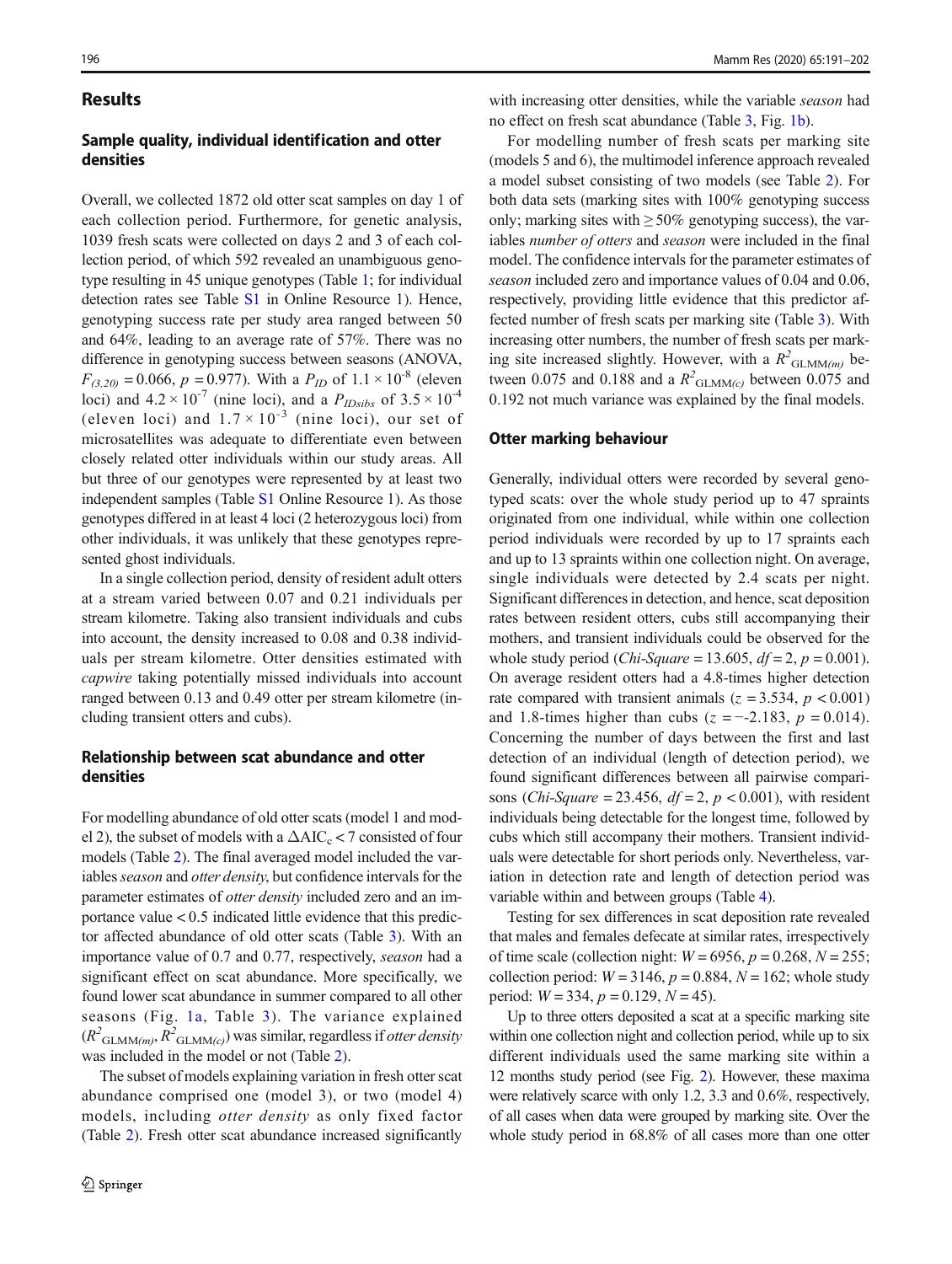<span id="page-6-0"></span>Table 3 Model-averaged summary statistics of generalized linear mixed effect models explaining the abundance of otter scats at four salmonid streams in Austria: estimates of coefficients and standard error

(SE), lower and upper limits of the 95% confidence intervals (CI 95%) and relative importance values of the model parameters. Model averaging was applied to models with a  $\Delta AIC_c < 7$ 

| Model          | Response                                 | Variables               | Estimate | <b>SE</b> | CI 95%           | Relative Importance |
|----------------|------------------------------------------|-------------------------|----------|-----------|------------------|---------------------|
| 1              | Number of old scats per stream           | Intercept               | $-3.642$ | 0.245     | $-4.143; -3.140$ |                     |
|                |                                          | Season                  |          |           |                  | 0.70                |
|                |                                          | autumn                  | 0.523    | 0.217     | 0.069; 0.977     |                     |
|                |                                          | spring                  | 0.463    | 0.195     | 0.053; 0.872     |                     |
|                |                                          | winter                  | 0.831    | 0.206     | 0.399; 1.262     |                     |
|                |                                          | Otter density           | 2.554    | 1.245     | $-0.015; 5.124$  | 0.40                |
| $\overline{2}$ | Number of old scats per stream           | Intercept               | $-3.575$ | 0.218     | $-4.022; -3.128$ |                     |
|                |                                          | Season                  |          |           |                  | 0.77                |
|                |                                          | autumn                  | 0.543    | 0.215     | 0.091; 0.994     |                     |
|                |                                          | spring                  | 0.467    | 0.195     | 0.058; 0.877     |                     |
|                |                                          | winter                  | 0.846    | 0.202     | 0.422; 1.271     |                     |
|                |                                          | Estimated otter density | 1.519    | 1.161     | $-0.876; 3.914$  | 0.27                |
| 3              | Number of fresh scats per stream         | Intercept               | $-4.683$ | 0.315     | $-5.300; -4.066$ |                     |
|                |                                          | Otter density           | 4.867    | 1.161     | 2.593; 7.142     | 1.00                |
| 4              | Number of fresh scats per stream         | Intercept               | $-4.226$ | 0.344     | $-4.930; -3.522$ |                     |
|                |                                          | Estimated otter density | 2.692    | 0.962     | 0.685; 4.700     | 0.88                |
| 5              | Number of fresh scats per marking        | Intercept               | $-0.339$ | 0.167     | $-0.669; -0.010$ |                     |
|                | site with 100% genotyping success        | Number of otters        | 0.578    | 0.109     | 0.362; 0.794     | 1.00                |
|                |                                          | Season                  |          |           |                  | 0.04                |
|                |                                          | autumn                  | 0.082    | 0.178     | $-0.269; 0.434$  |                     |
|                |                                          | spring                  | $-0.009$ | 0.185     | $-0.375; 0.357$  |                     |
|                |                                          | winter                  | 0.004    | 0.170     | $-0.333; 0.341$  |                     |
| 6              | Number of fresh scats per marking        | Intercept               | $-0.062$ | 0.102     | $-0.262; 0.138$  |                     |
|                | site with $\geq 50\%$ genotyping success | Number of otters        | 0.642    | 0.058     | 0.528; 0.756     | 1.00                |
|                |                                          | Season                  |          |           |                  | 0.06                |
|                |                                          | autumn                  | $-0.012$ | 0.115     | $-0.239; 0.214$  |                     |
|                |                                          | spring                  | $-0.007$ | 0.114     | $-0.231; 0.217$  |                     |
|                |                                          | winter                  | 0.062    | 0.105     | $-0.144; 0.268$  |                     |

used a specific marking site. However, at a smaller time scale (collection period or night), in the majority of all cases only one otter was recorded at a specific marking site (74.9 and 86.0%).

The number of scats one specific otter deposited at a marking site varied from 1 to 6 within one night. In 15.4% of all cases, one individual left more than one spraint within one night at a specific marking site. Again, we did not find differences between male and female otters  $(G = 3.551, p = 0.616)$ .

# **Discussion**

We analysed marking behaviour and densities of otters in salmonid streams using non-invasive genetic monitoring methods and investigated whether scat counts can be used as a reliable measure for quantifying otter numbers and consequently, population trends. In our four study areas, we found indications that under certain conditions the density of otters can represent the

number of faecal samples along temperate salmonid streams. For this evaluation, we needed accurate information on otter numbers in our study areas, which we obtained by genotyping otter scats. However, faecal samples are commonly known to be prone to low DNA concentration and poor DNA quality, potentially leading to genotyping errors and low genotyping success rates (reviewed by Beja-Pereira et al. [2009\)](#page-10-0). Other studies applying non-invasive genetic methods on otter scats obtained success rates between 14 and 73%, i. e. on average 46% (e. g. Lanszki et al. [2008;](#page-10-0) Janssens et al. [2008](#page-10-0); Hájková et al. [2009](#page-10-0); Bonesi et al. [2013;](#page-10-0) Vergara et al. [2014;](#page-11-0) Lerone et al. [2014](#page-10-0); Sittenthaler et al. [2015](#page-11-0); Martin et al. [2017](#page-10-0)). The combination of a comparable high-average genotyping success rate of 57% and an extensive sampling scheme allowed us to draw reliable conclusions regarding otter densities in our study areas. We further confirmed otter densities based on genotyped otter scats using a population size estimator based on genetic capture-mark-recapture data.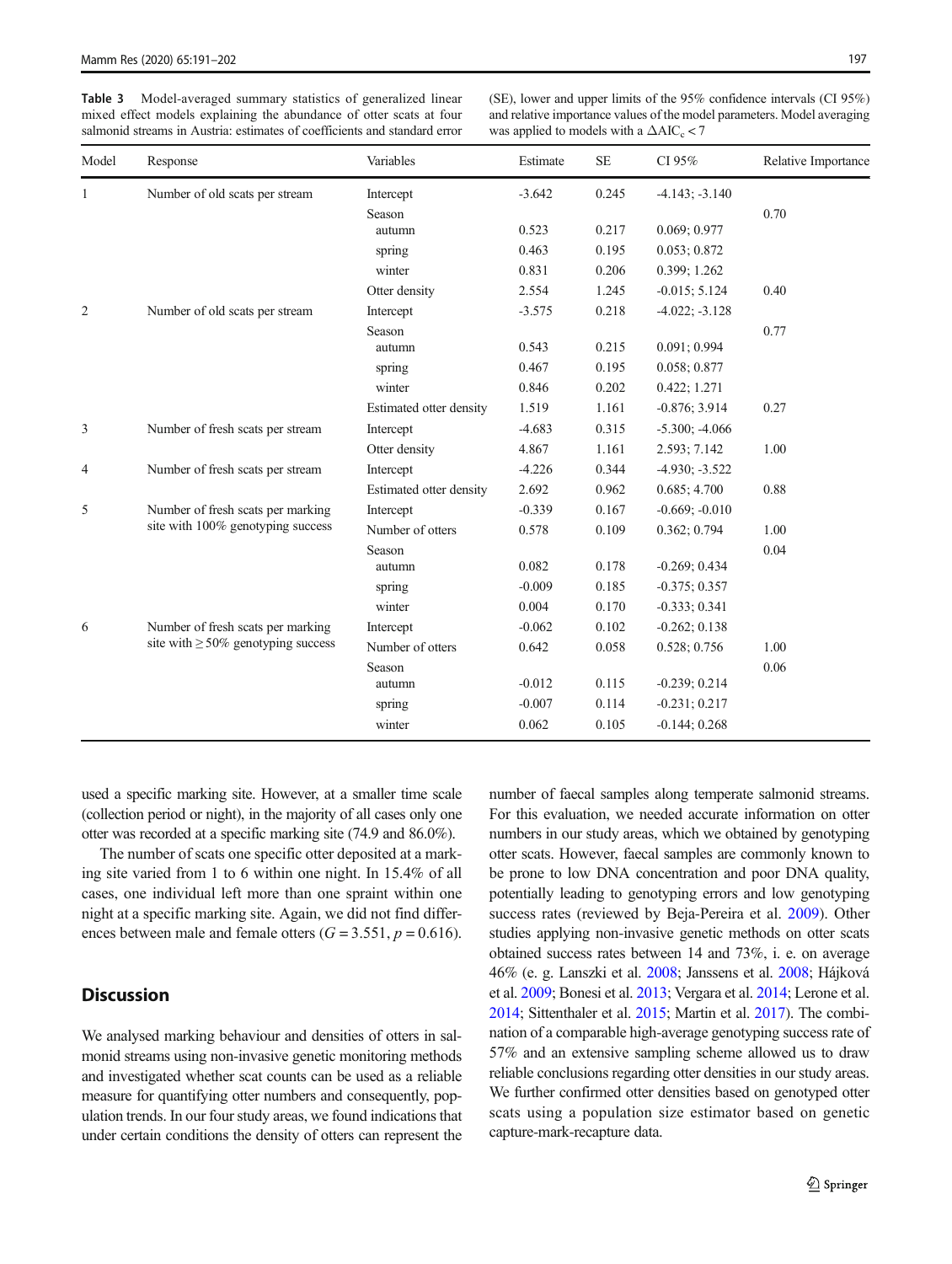<span id="page-7-0"></span>

Fig. 1 Seasonal differences in otter scat abundance collected along salmonid streams in Austria: (a) old scats of the first day of a collection period per stream kilometre and number of marking sites per study area,

With mean otter densities ranging from 0.16 to 0.28 otters per stream kilometre (including all otters regardless of their status), and mean densities of estimated otters per stream kilometre ranging from 0.17 to 0.34, our results are in line with other studies investigating otter densities in riverine habitats, where otter populations have either never been extinct, or have already re-established a self-sustaining population (Lanszki et al. [2008](#page-10-0): 0.17 otters/km; Hájková et al. [2009](#page-10-0): 0.22–0.26 otters/km; Ruiz-Olmo et al. [2011:](#page-11-0) 0.07–0.26 otters/km).

Concerning the suitability of scat abundance as an index for otter densities (as detected by our genotyping and population estimates), our results indicated three determining factors: the level of spatial scale; the age of the scats, which are used in scat surveys; and the time of year a scat survey is conducted.

On a lower spatial resolution covering large parts of an otter's home range (in temperate stream habitats: > 10–20 stream kilometres; Weinberger et al. [2016](#page-11-0)) and using old scats only, no relationship between scat abundance and otter densities could be found. However, seasonal effects seemed to play a role in the abundance of old scats. The picture changed when using fresh scats: fresh scat abundance increased significantly



(b) fresh scats of the second and third day of a collection period per stream kilometre and number of marking sites per study area. The yaxis displays different scales for (a) and (b)

with otter densities, regardless of season. Analysing fresh scat abundance and otter numbers in more detail on a smaller spatial scale (i. e., single marking sites), there was a very weak relationship between otter numbers and fresh scats, regardless of season and genotyping success threshold used.

To evaluate the different outcomes of our models, we have to relate and discuss those factors, which determine how often and where the animal deposits a scat and secondly, factors, which determine the frequency and amount of scats being detected by a surveyor.

Scent profiles of otter scats showed that otters do not defecate for metabolism reasons only, as their scent signals sex, age and reproductive status, and even individual identity (Kean et al. [2011,](#page-10-0) [2015\)](#page-10-0). Consequently, scent-marking serves as a communication tool in otters and other mustelids (Hutchings and White [2000](#page-10-0); Kruuk [2006\)](#page-10-0). Hence, marking behaviour might vary between individual otters. In contrast to the long-time assumption that females leave fewer scats at marking sites than males (based on a study by Green et al. [\(1984\)](#page-10-0) on three radio-isotope labelled individuals), our results revealed that there was no difference in marking intensity between male and female otters. These results are in line with

Table 4 Number of detections and detection period length in days (mean  $\pm$  SD) per individual for resident otters, cubs accompanying their mothers, transient otters, males and females in four Austrian salmonid streams between 2014 and 2015

| Otters     | N  | Number of detections |     |        |                   | Detection period [days] |  |  |
|------------|----|----------------------|-----|--------|-------------------|-------------------------|--|--|
|            |    | Min                  | Max | Median | $Mean \pm SD$     |                         |  |  |
| Residents  | 22 | $\mathcal{L}$        | 47  | 13.5   | $18.73 \pm 14.17$ | $281 \pm 75$            |  |  |
| Offspring  | 14 |                      | 44  | 5.5    | $10.36 \pm 12.18$ | $150 \pm 120$           |  |  |
| Transients | 9  |                      | 12  | 3      | $3.89 \pm 3.55$   | $36 \pm 33$             |  |  |
| Males      | 22 |                      | 40  | 6      | $10.59 \pm 11.96$ | $139 \pm 130$           |  |  |
| Females    | 23 |                      | 47  | 10     | $15.61 \pm 14.34$ | $241 \pm 108$           |  |  |
| Overall    | 45 |                      | 47  | 7      | $13.16 \pm 13.33$ | $191 \pm 129$           |  |  |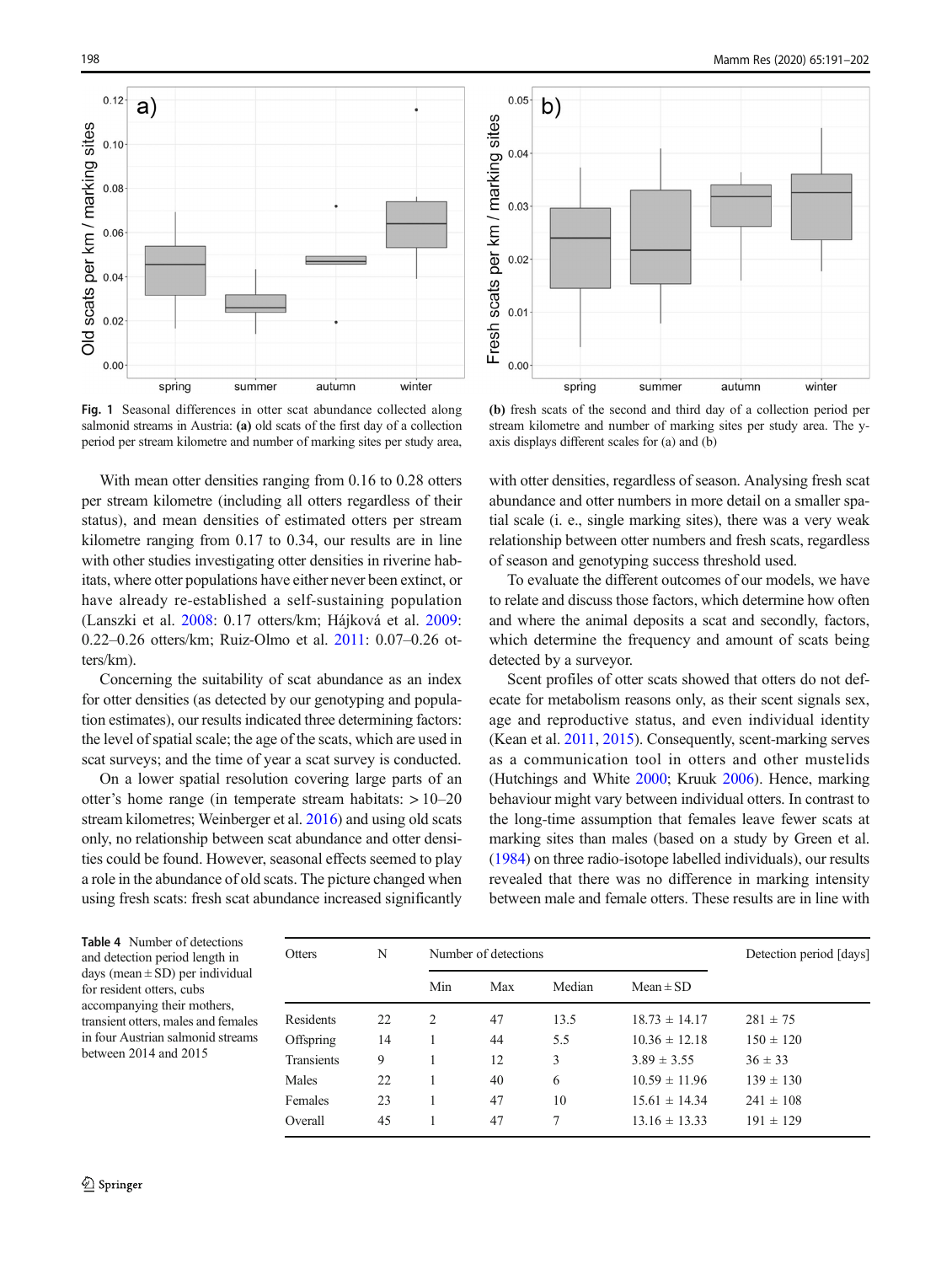<span id="page-8-0"></span>

Fig. 2 Relative frequency of otter numbers using a specific marking site along salmonid streams in Austria (a) within one collection night, (b) within one collection period, and (c) during the whole study period covering 12 months

other studies, which also did not detect differences in deposition rates of scats between sexes (Kruuk [1992;](#page-10-0) Lampa et al. [2015b](#page-10-0)). Nevertheless, Lampa et al. [\(2015b\)](#page-10-0) found higher deposition rates of anal gland secretions (so-called jellies) for males.

In our study areas, individual otters deposited scats repetitively at the same marking sites (even during one night), and up to three different otters used a specific marking site within one night, and even up to six otters used the same marking site within one year. Moreover, adult resident otters left spraints more often at marking sites than cubs or transient individuals did. These observed marking behaviour may be explained by the fact that otters and other mustelids often aggregate their scent marks close to the boundaries of their territories and/or signal important key resources within their territories by leaving scats at such specific sites (Kruuk [1992;](#page-10-0) Hutchings and White [2000;](#page-10-0) Remonti et al. [2011](#page-11-0)). In addition, marking behaviour and consequently the number of spraints at a site might also be biased by the amount of food resources available: sprainting activity increases significantly in areas with higher fish biomass availability (Hutchings and White [2000](#page-10-0); White et al. [2003](#page-11-0); Almeida et al. [2012](#page-9-0)). Consequently, single marking sites where otters deposit scats regularly may fulfil specific communication functions within an otter's territory. We found a weak indication for the relationship between otter numbers and scat counts on a local scale (i. e., marking site), but we could not explain much variation in otter scat abundance. This might be presumably due to otter marking behaviour in relation to resource availability and missing habitat information (e. g., fish biomass) in our modelling approach. Interestingly, in contrast to our findings Kofler et al. [\(2018\)](#page-10-0) showed a strong relationship between scat abundance and otter individuals at the spatial level of single marking points. In their study they did not only include upper reaches of streams (like we did), but also middle and lower reaches, as well as fish ponds. The different habitats vary in resource availability conditions and hence, can influence the social structure and marking behaviour of otters in different habitats,

which may be the reason why they obtained different results on a small scale level. As already stated by Kruuk et al. [\(1986](#page-10-0)), if scats are used as an indicator for otter densities and population trends, a large number of marking sites within a catchment area should be included to be able to cover a representative proportion of an otter's home range. A few randomly chosen marking sites may bias the results. Ruiz-Olmo et al. [\(2001\)](#page-11-0) concluded that otter scats provide only a rough picture of otter abundance. Although they found an increase of scats with increasing otter numbers, their results indicated a rapid saturation without a linear relationship (so did Kofler et al. [2018\)](#page-10-0). The authors conceded that their survey stretches of 10 stream kilometres may have been too short and longer stretches may have given more accurate results.

Further, also seasonal fluctuations in marking behaviour of otters should be taken into account (Kruuk et al. [1986](#page-10-0)). When using old scats only, we found a significant seasonal effect on scat abundance. But, as frequency of fresh scats did not vary with season, a seasonal pattern of sprainting intensity induced by otters is not supported by our data. Hence, our results indicated that seasonal differences might be more related to traceability due to changes in vegetation cover throughout a year, water-level variations and weather conditions. On the other hand, at sheltered places otter scats also can remain unaffected for quite a long time (from several weeks up to one year) in the environment (Reuther et al. [2000\)](#page-11-0), and spraints may accumulate at such sites. Similar to other studies investigating seasonality of sprainting behaviour in otters (Macdonald and Mason [1987](#page-10-0); Reuther et al. [2000;](#page-11-0) Yoxon and Yoxon [2014](#page-11-0)), we found significant lower abundance of old scats in summer compared to all other seasons. The low abundance in summer may be explained either by flooding events caused by snow melting in spring, high precipitation or by difficulties in finding faecal samples due to high vegetation (e.g., reed, shrubs and bushes along the shore or river bank). Moreover, in summer there might be a higher decay rate of faeces in the field because the heat simply desiccates faeces more quickly, and at the same time there is a higher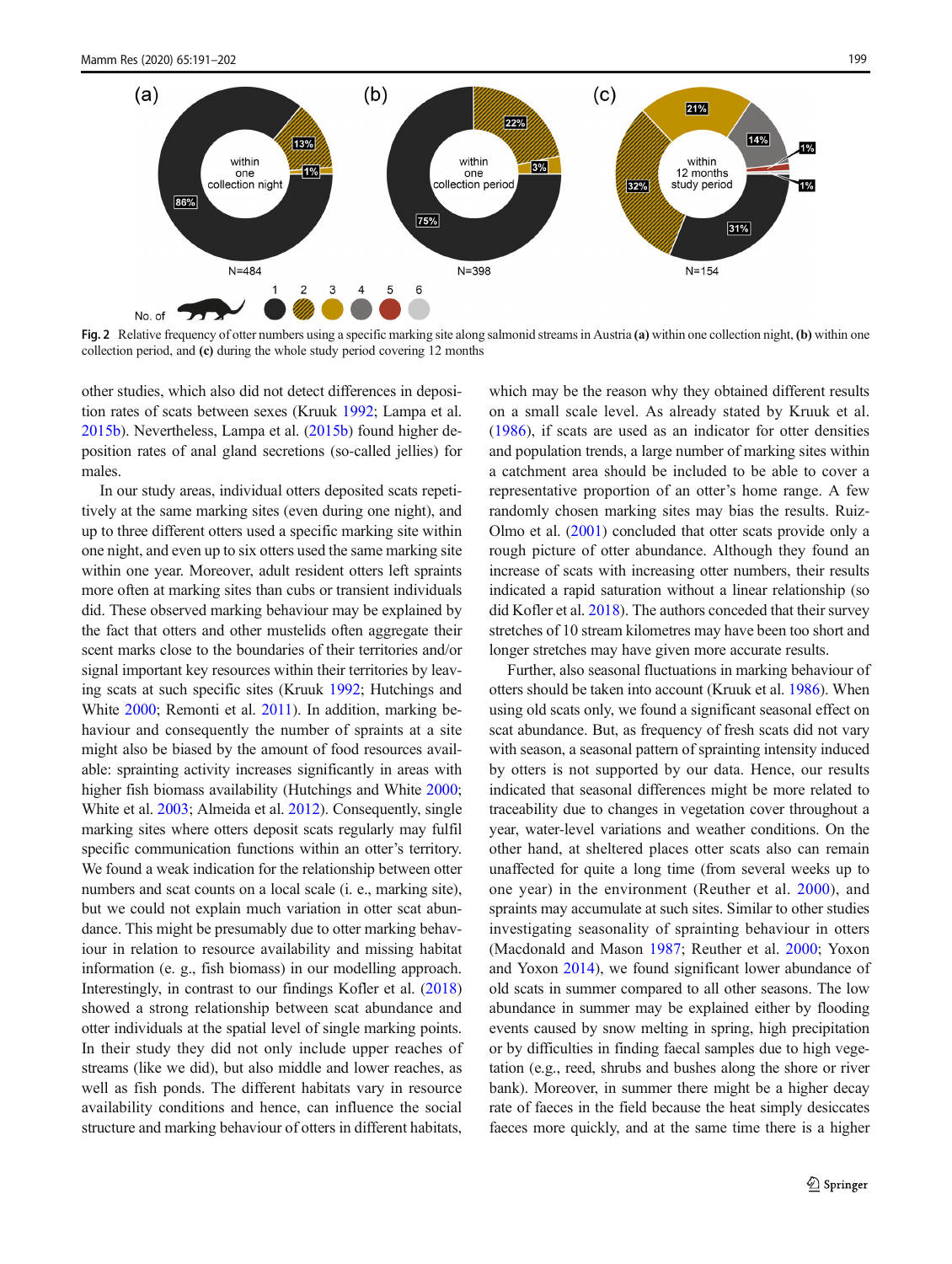<span id="page-9-0"></span>insect and bacteria activity compared to colder periods. Our findings are supported by Yoxon and Yoxon ([2014](#page-11-0)), who generally detected seasonality in spraint abundance, but also no correlation between old spraints and otter numbers. However, in a Hungarian stream habitat, a significant correlation between the number of otter scats (including both, old and fresh scats) and the number of individual otters were found, whereby, the correlation coefficient was much higher using fresh scats only (Lanszki et al. [2008\)](#page-10-0). In a pond area in Germany, no significant relationship between fresh scats and otter densities based on capture-mark-recapture estimates was found (Lampa et al. [2015b](#page-10-0)). Again, this may be due to different social structure and marking behaviour in pond areas, where home ranges and territories are not linear.

For another otter species, *Lontra felina*, again a strong positive relationship between the number of fresh scats and the number of otter individuals revealed by genotyping of faeces was found (Biffi and Williams [2017](#page-10-0)). Similar results were drawn for Lontra canadensis (Mowry et al. [2011\)](#page-11-0): not only the number of otter scats per marking site (fresh and old scats pooled), but also the density of marking sites were good predictors of otter abundance.

Another factor which should be considered when relating otter numbers to scat abundance is the temporal scale—more specifically, the time span since the area under study was repopulated by otters should be taken into account. It is assumed that sprainting activity increases with increasing otter densities, as the pressure for potential food resources and mating partners is rising. Whereas in areas with otter densities clearly below carrying capacity of a habitat, the need for intraspecific communication to defend territories and resources is hardly given and a lower sprainting activity can be expected (Jefferies [1986](#page-10-0); Hutchings and White [2000\)](#page-10-0). Hence, sprainting behaviour and activity, and consequently scat abundance, might change over time and space from an otter population still in expansion to an otter population coming closer to carrying capacity. For our study areas, we can assume that the recolonisation was already completed when we started our investigations (Jahrl [1999;](#page-10-0) Kranz et al. [2001](#page-10-0); Kranz and Poledník [2009\)](#page-10-0).

# Conclusion

To summarise, our study only partially supported the suggestion of Jefferies [\(1986\)](#page-10-0) as well as Mason and MacDonald [\(1987\)](#page-11-0) that scat abundance can be used as a "fine adjustment tool" for population density assessment in combination to the presence and absence data on otter distribution. In contrast, for salmonid streams, we showed that a relationship between the number of otter scats and individuals can only be applied under certain circumstances and in compliance with specific conditions.

Based on our results the use of otter scat numbers as an index for otter density must be scrutinised critically, especially when an assessment of a river stretch or an area is based on scat counts of few marking points only. A careful approach is also recommended when studies to compare and display population trends were carried out in different seasons or under different conditions. Concerning management implications, we suggest to use fresh scats only for assessing relative population densities and population trends, whereas old scats can still be used to monitor otter distribution and population expansion.

As we focused on salmonid streams, in future studies more habitats should be included. The presence and amount of fresh scats does not always correlate with otter numbers (see Lampa et al. [2015b](#page-10-0)), which may be related to different social structures and marking behaviour of otters due to different habitat conditions and resource availability (linear stream habitats vs. areal habitat in a pond area; lower reaches vs. upper reaches of streams). Furthermore, we suggest a combination of field census methods over extensive areas and local studies using noninvasive genetic monitoring methods to broaden the knowledge about social structure and marking behaviour of otters across different habitats.

Acknowledgements We are grateful to Kathrin Heissenberger and Michaela Bodner for field assistance. For helping with graphical design, we thank Christian Bartl. Sample collection and genetic analyses were carried out within studies funded by the Fisheries Association of Lower Austria and its Regional Fishing Associations (I-V).

Funding Information Open access funding provided by University of Natural Resources and Life Sciences Vienna (BOKU).

Open Access This article is licensed under a Creative Commons Attribution 4.0 International License, which permits use, sharing, adaptation, distribution and reproduction in any medium or format, as long as you give appropriate credit to the original author(s) and the source, provide a link to the Creative Commons licence, and indicate if changes were made. The images or other third party material in this article are included in the article's Creative Commons licence, unless indicated otherwise in a credit line to the material. If material is not included in the article's Creative Commons licence and your intended use is not permitted by statutory regulation or exceeds the permitted use, you will need to obtain permission directly from the copyright holder. To view a copy of this licence, visit [http://creativecommons.org/licenses/by/4.0/.](http://creativecommons.org/licenses/by/4.0/)

## References

- Almeida D, Barrientos R, Merino-Aguirre R, Angeler DG (2012) The role of prey abundance and flow regulation in the marking behaviour of Eurasian otters in a Mediterranean catchment. Anim Behav 84: 1475–1482
- Bartón K (2018) MuMIn: Multi-Model Inference. R package version 1.42.1. [https://CRAN.R-project.org/package=MuMIn](https://cran.r-project.org/package=MuMIn). Accessed 04 June 2019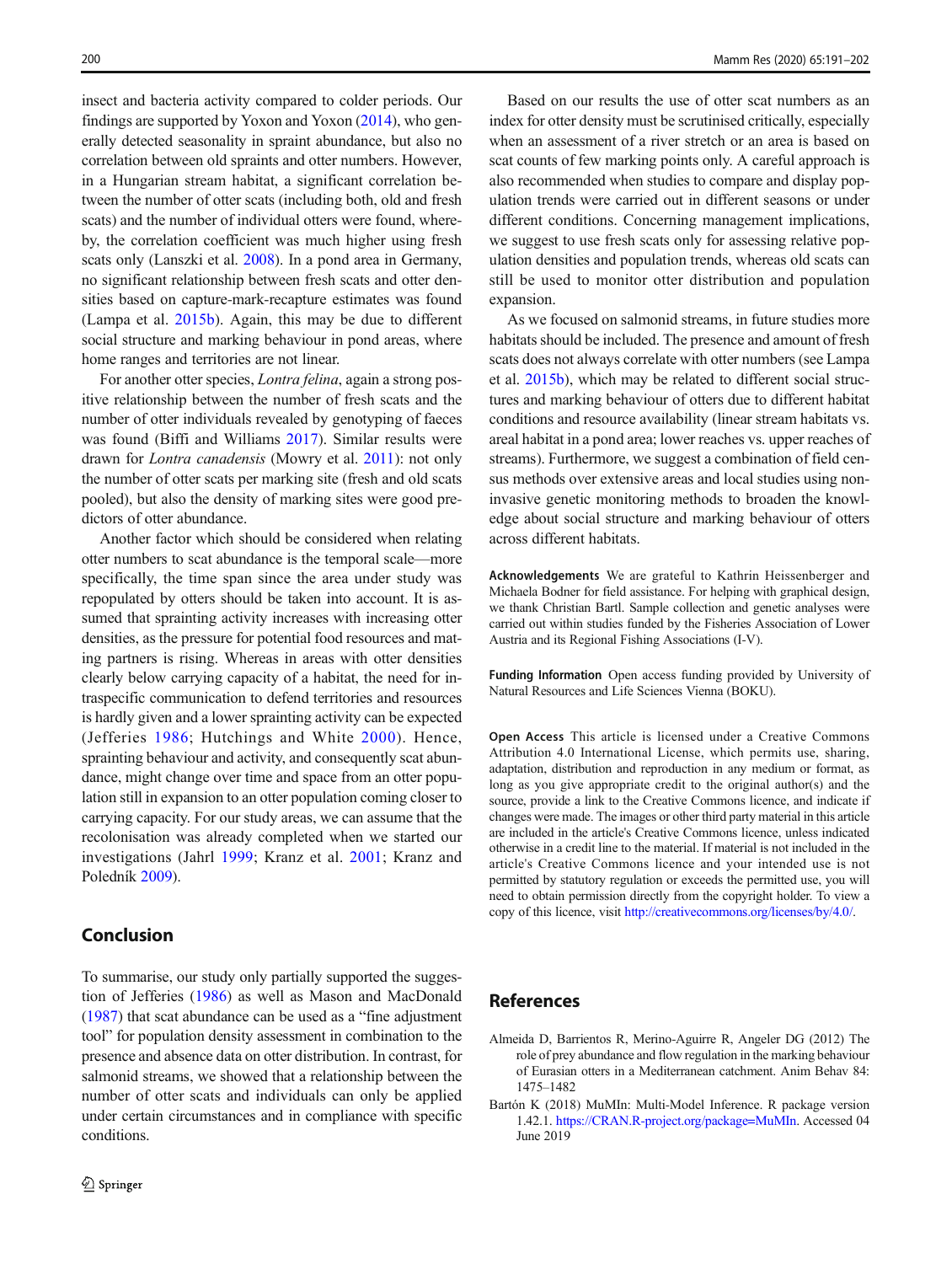- <span id="page-10-0"></span>Bates D, Mächler M, Bolker BM, Walker SC (2015) Fitting linear mixedeffects models using lme4. J Stat Softw 67:1–48
- Beja-Pereira A, Oliveira R, Alves PC et al (2009) Advancing ecological understandings through technological transformations in noninvasive genetics. Mol Ecol Resour 9:1279–1301
- Biffi D, Williams DA (2017) Use of non-invasive techniques to determine population size of the marine otter in two regions of Peru. Mamm Biol 84:12–19
- Bonesi L, Hale M, Macdonald DW (2013) Lessons from the use of noninvasive genetic sampling as a way to estimate Eurasian otter population size and sex ratio. Acta Theriol 58:157–168
- Burnham KP, Anderson DR (2002) Model selection and multimodel inference. A Practical Information-Theoretic Approach. Springer, New York
- Burnham KP, Anderson DR, Huyvaert KP (2011) AIC model selection and multimodel inference in behavioral ecology: some background, observations, and comparisons. Behav Ecol Sociobiol 65:23–35
- Chapron G, Kaczensky P, Linnell JDC, von Arx M, Huber D, Andrén H, López-Bao JV, Adamec M, Álvares F, Anders O, Balčiauskas L, Balys V, Bedő P, Bego F, Blanco JC, Breitenmoser U, Brøseth H, Bufka L, Bunikyte R, Ciucci P, Dutsov A, Engleder T, Fuxjäger C, Groff C, Holmala K, Hoxha B, Iliopoulos Y, Ionescu O, Jeremić J, Jerina K, Kluth G, Knauer F, Kojola I, Kos I, Krofel M, Kubala J, Kunovac S, Kusak J, Kutal M, Liberg O, Majić A, Männil P, Manz R, Marboutin E, Marucco F, Melovski D, Mersini K, Mertzanis Y, Mysłajek RW, Nowak S, Odden J, Ozolins J, Palomero G, Paunović M, Persson J, Potočnik H, Quenette PY, Rauer G, Reinhardt I, Rigg R, Ryser A, Salvatori V, Skrbinšek T, Stojanov A, Swenson JE, Szemethy L, Trajçe A, Tsingarska-Sedefcheva E, Váňa M, Veeroja R, Wabakken P, Wölfl M, Wölfl S, Zimmermann F, Zlatanova D, Boitani L (2014) Recovery of large carnivores in Europe's modern human-dominated landscapes. Science 346:1517–1519
- Dallas JF, Piertney SB (1998) Primer notes: microsatellite primers for the Eurasian otter. Mol Ecol 7:1247–1263
- Day CC, Westover MD, Hall LK et al (2016) Comparing direct and indirect methods to estimate detection rates and site use of a cryptic semi-aquatic carnivore. Ecol Indic 66:230–234
- Gallant D, Vasseur L, Berube CH (2007) Unveiling the limitations of scat surveys to monitor social species: a case study on river otters. J Wildl Manag 71:258–265
- Green J, Green R, Jefferies DJ (1984) A radio-tracking survey of otters Lutra lutra on a Perthshire river system. Lutra 27:85–145
- Grueber CE, Nakagawa S, Laws RJ, Jamieson IG (2011) Multimodel inference in ecology and evolution: challenges and solutions. J Evol Biol 24:699–711
- Guter A, Dolev A, Saltz D, Kronfeld-Schor N (2008) Using videotaping to validate the use of spraints as an index of Eurasian otter (Lutra lutra) activity. Ecol Indic 8:462–465
- Hájková P, Zemanová B, Bryja J et al (2006) Factors affecting success of PCR amplification of microsatellite loci from otter faeces. Mol Ecol Notes 6:559–562
- Hájková P, Zemanová B, Roche K, Hájek B (2009) An evaluation of field and noninvasive genetic methods for estimating Eurasian otter population size. Conserv Genet 10:1667–1681
- Hurvich CM, Tsai C-L (1989) Regression and time series model selection in small samples. Biometrika 76:297–307
- Hutchings MR, White PCL (2000) Mustelid scent-marking in managed ecosystems: implications for population management. Mammal Rev 30:157–169
- Illies J (1961) Versuch einer allgemeinen biozönotischen Gliederung der Fließgewässer. Int Rev der gesamten Hydrobiol und Hydrogr 46: 205–213
- Jahrl J (1999) Verbreitung des Eurasischen Fischotters (Lutra lutra) in Österreich 1990-1998 (Mammalia). Joannea Zoo 1:5–12
- Janssens X, Fontaine MC, Michaux JR et al (2008) Genetic pattern of the recent recovery of European otters in southern France. Ecography 31:176–186
- Jefferies DJ (1986) The value of otter Lutra lutra surveying using spraints: an analysis of its successes and problems in Britain. Otters, J Otter Trust 1:25–32
- Jones AG, Small CM, Paczolt KA, Ratterman NL (2010) A practical guide to methods of parentage analysis. Mol Ecol Resour 10:6–30
- Kalinowski ST, Wagner AP, Taper ML (2006) ML-RELATE: a computer program for maximum likelihood estimation of relatedness and relationship. Mol Ecol Notes 6:576–579
- Kalz B, Jewgenow K, Fickel J (2006) Structure of an otter (Lutra lutra) population in Germany – results of DNA and hormone analyses from faecal samples. Mamm Biol 71:321–335
- Kean EF, Müller CT, Chadwick EA (2011) Otter scent signals age, sex and reproductive status. Chem Senses 36:555–564
- Kean EF, Chadwick EA, Müller CT (2015) Scent signals individual identity and country of origin in otters. Mamm Biol 80:99–105
- Klenke RA, Henle K, Kranz A, Ring I (2013) Human wildlife conflicts in Europe. Springer, Berlin, Heidelberg
- Kofler H, Lampa S, Ludwig T (2018) Fischotterverbreitung und Populationsgrößen in Niederösterreich 2018. Endbericht im Auftrag der Abteilung Naturschutz des Amtes der Niederösterreichischen Landesregierung, Final Project Report. [http://www.noe.gv.at/noe/Naturschutz/Fischotter\\_NOe\\_2018\\_fin.](http://www.noe.gv.at/noe/Naturschutz/Fischotter_NOe_2018_fin.pdf) [pdf.](http://www.noe.gv.at/noe/Naturschutz/Fischotter_NOe_2018_fin.pdf) Accessed 24 Nov 2019
- Kranz A, Poledník L (2009) Fischotter Verbreitung und Erhaltungszustand 2008 in Niederösterreich. Endbericht im Auftrag der Abteilung Naturschutz des Amtes der Niederösterreichischen Landesregierung, Final Project Report
- Kranz A, Poledník L, Pinter V, Parz-Gollner R (2001) Distribution, status and conservation of otters in Lower Austria. Wiss Mitt Niederösterr Landesmuseum 14:39–50
- Kruuk H (1992) Scent marking by otters (Lutra lutra): signaling the use of resources. Behav Ecol 3:133–140
- Kruuk H (2006) Otters: ecology, behaviour and conservation. Oxford University Press, Oxford
- Kruuk H, Conroy JWH (1987) Surveying otter Lutra lutra populations: a discussion of problems with spraints. Biol Conserv 41:179–183
- Kruuk H, Conroy JWH, Glimmerveen U, Ouwerkerk EJ (1986) The use of spraints to survey populations of otters Lutra lutra. Biol Conserv 35:187–194
- Lampa S, Gruber B, Henle K, Hoehn M (2008) An optimisation approach to increase DNA amplification success of otter faeces. Conserv Genet 9:201–210
- Lampa S, Henle K, Klenke R et al (2015a) How to overcome genotyping errors in non-invasive genetic mark-recapture population size estimation - a review of available methods illustrated by a case study. J Wildl Manag 77:1490–1511
- Lampa S, Mihoub J-B, Gruber B et al (2015b) Non-invasive genetic mark-recapture as a means to study population sizes and marking behaviour of the elusive Eurasian otter (Lutra lutra). PLoS One 10: e0125684
- Lanszki J, Hidas A, Szentes K et al (2008) Relative spraint density and genetic structure of otter (Lutra lutra) along the Drava River in Hungary. Mamm Biol 73:40–47
- Lerone L, Mengoni C, Carpaneto GM et al (2014) Procedures to genotype problematic non-invasive otter (Lutra lutra) samples. Acta Theriol 59:511–520
- Macdonald SM, Mason CF (1987) Seasonal marking in an otter population. Acta Theriol 32:449–462
- Martin EA, Heurich M, Müller J, Bufka L, Bubliy O, Fickel J (2017) Genetic variability and size estimates of the Eurasian otter (Lutra lutra) population in the Bohemian Forest Ecosystem. Mamm Biol 86:42–47